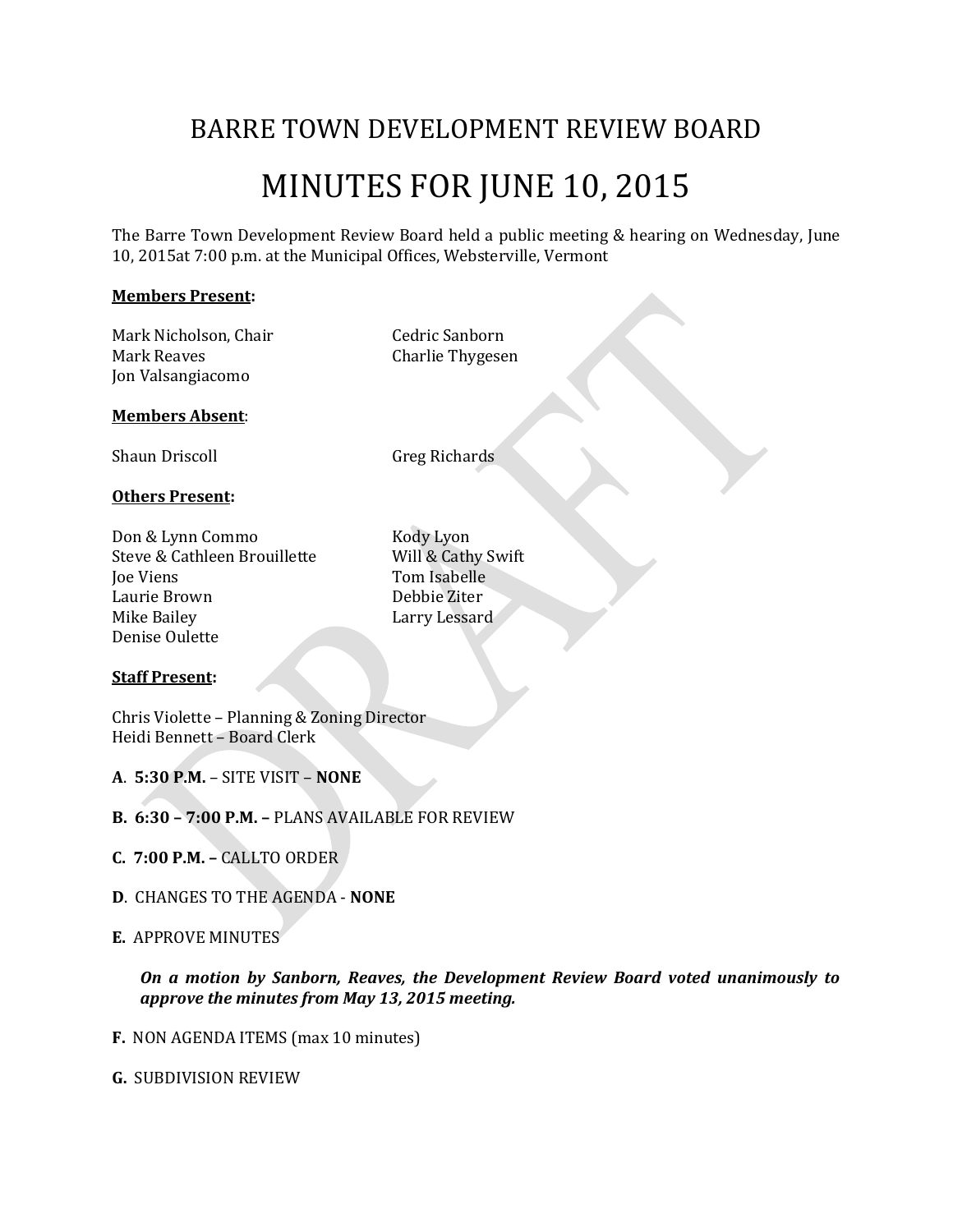- 1) PRELIMINARY REVIEW
- 2) WARNED PUBLIC HEARINGS
- 3) CONCEPTUAL REVIEW

**H.** SITE PLAN REVIEW

- 1) PRELIMINARY REVIEW
- 2) WARNED PUBLIC HEARINGS

# **APPLICANT: JOHNSON PAVING**

**Request by Joe Viens of Johnson Paving for minor site plan approval to allow a contractor's yard at 59 Bridge Street (Isabelle Electric), property owned by Thomas Isabelle; Parcel ID 030/020.00; SP-15000002**

Consultant: None

Date: **Iune 4, 2015** 

# **STAFF REPORT/REVIEW COMMENTS FROM CHRIS VIOLETTE, PLANNING OFFICER**

This is a warned public hearing for the purpose of minor site plan review. The applicant is before the board this month to propose the conversion of a previous commercial parcel into a contractor's yard. The subject parcel is located in a highway commercial zone on Bridge Street. The parcel is 1.1 acre in size with municipal sewer and onsite water.

The applicant is perusing the purchase of the former Isabelle Electric building to move his paving business to this location. The use of this parcel by a paving contractor is allowed by zoning under article 4, section 4.6 contractor's yard and requires site plan review. A contractor's yard is defined as follows:

A contractor's yard is defined as the yard of any contractor where equipment and materials are stored or where a contractor performs shop or assembly work. It does not include any other yard or establishment otherwise defined or classified in this Bylaw nor does it include the storage of materials at the site of an allowed home-based industry as defined in Article 4, Sec. 4.12 of this Bylaw.

A contractor is hereby as any person, firm, association, syndicate, partnership, or corporation engaged in the business of accepting orders or contracts, either as a contractor or subcontractor, for construction of residential dwellings, commercial or industrial structures and/or infrastructure including, but not limited to other structures, roads, driveways water and sewer service.

A contractor's yard is an area of any size needed for the storage of equipment or materials essential to the operation of a contractor. Any proposed changes to an existing contractor's yard, or the creation of a new contractor's yard, is subject to site plan review and approval by the DRB as outlined in Article, Sec. 5.6 of this Bylaw. Pursuant to the site plan review process,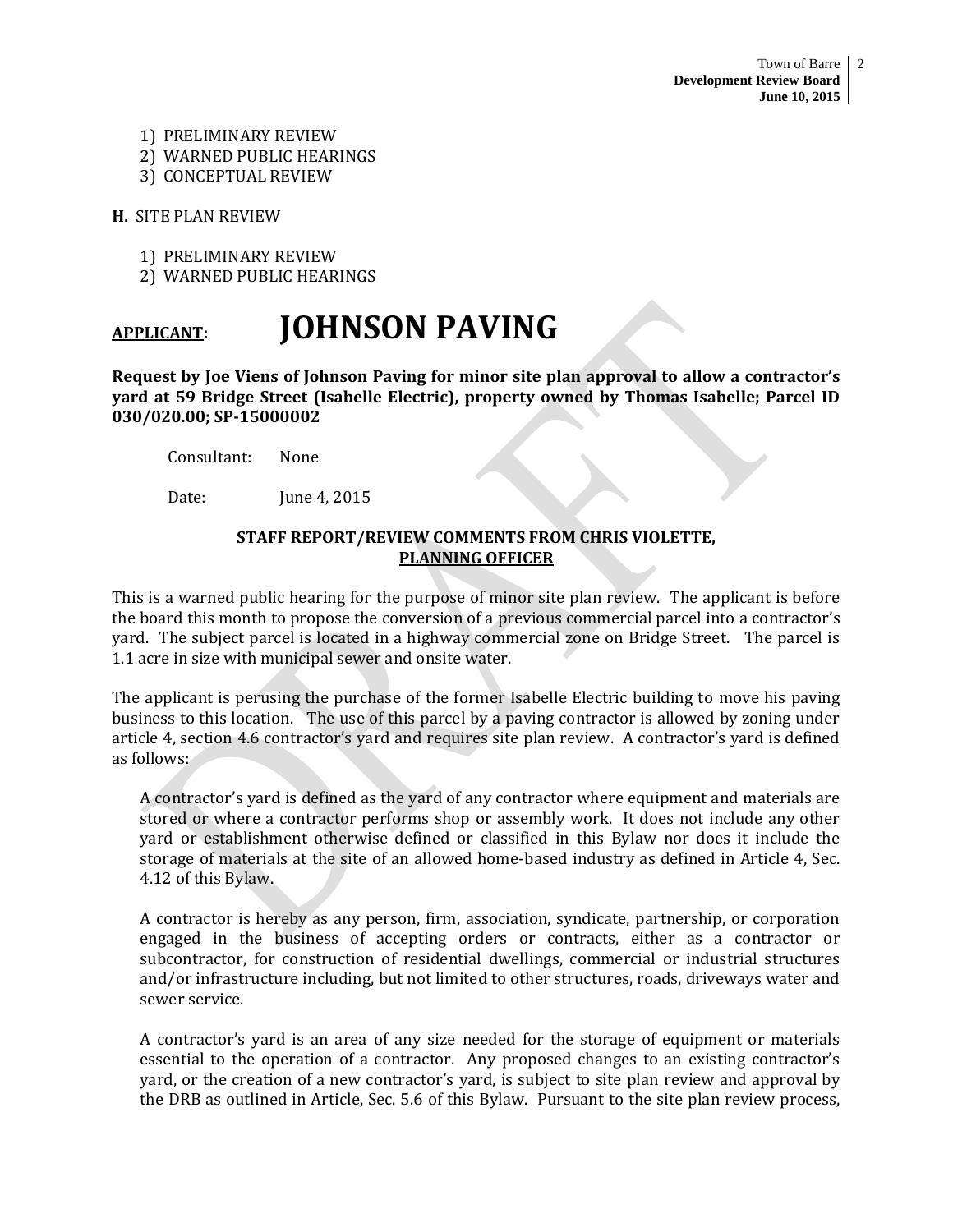the DRB may attach any conditions in deems necessary to the approval of a permit, such as adequate screening or fencing.

A contractor's yard is a permitted use in the Industrial, Highway Commercial, Office Building Retail, and Earth Resource Extraction zones, and a conditional use in East Barre Commercial.

Bridge Street is a Town class 3 road and is a truck route to the subject property coming from Morrison Road. Currently Bridge Street from Rt. 14 to the subject parcel/Reynolds and Sons is not a truck route because of the tricky intersection at Bridge and Rt. 14. The bridge was a limiting factor as well but isn't anymore because of the recent new bridge installation. The Rt. 14/Bridge Street intersection is scheduled for reconstruction in 2017. Once the intersection has been improved it is likely that the entire length of Bridge Street will be a truck route. For now, any vehicles the applicant has that exceeds the posted weight limit of lower Bridge Street will have to go up the hill towards Morrison Road.

The applicant is proposing to alter the existing building by adding 2 overhead doors to the front, filling in the sloped entrance to the existing loading dock and making that overhead door larger, making another existing overhead door on the side of the building larger, and adding a personnel door. Additional alterations are noted below. The entire existing paved area would be resurfaced. Interior alterations will also be done. Operating hours will be 7am-4pm Monday – Friday.

Below are the review standards, and my comments, for site plan approval in accordance with Article 5, section 5.6 (F)

# **1.The proposed land development as it complies with or compliments the policies, regulations, standards, and goals of the Town's Zoning Bylaw and its most recently adopted Town Plan;**

As noted under article 4, section 4.6 of the Barre Town Zoning Bylaw, the proposed development of this parcel will be compliant with said bylaw upon approval an issuance of a site plan permit. Furthermore, this parcel was just rezoned to allow commercial uses approved by both the Planning Commission and the Selectboard. Lastly, the Barre Town Municipal plan promotes economic development in commercial areas especially where served by municipal sewer.

# **2. The convenience and safety of vehicular movement within the site, and in relation to adjacent areas of vehicular movement. This includes consideration of access management in regards to entrances and exits for the subject site;**

The project site has a shared entrance with Reynolds and Sons. The site is pretty much wide open both in front of the building and to the right side. The applicant intends to remove existing grass area in front of the building to accommodate new overhead doors. Additionally, grass will be removed towards the road for customer and employee parking. In the end not only does the traveled area remain open but will be increased without obstruction. Vehicular movement should not create a safety concern.

**3. The convenience and safety of pedestrian movement within the site, and in relation to adjacent areas of pedestrian movement. Also included for consideration is the relationship to any pedestrian access deemed necessary for adjacent properties and along public roads;**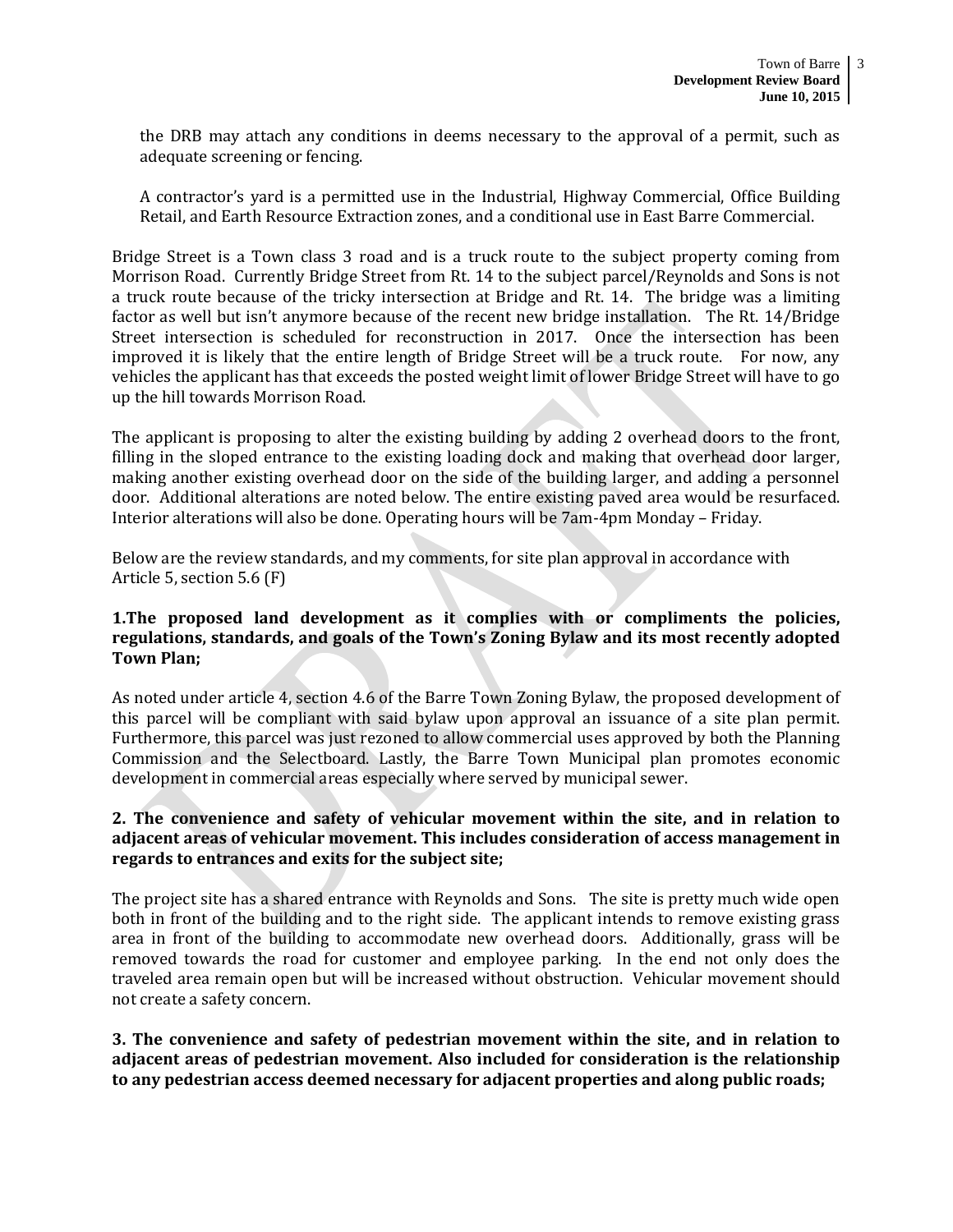Pedestrian movement will be limited to employees and customers. Because of the nature of the business, it isn't anticipated that there will be significant amounts of either. It appears as though customer parking will be segregated away from the areas where the equipment will be moving in and out. Pedestrian traffic to any nearby properties is likely to be minimal. As proposed the safety of the pedestrian movement appears to be acceptable from a safety standpoint.

**4. Storm water and drainage to insure adequate consideration of storm water runoff and drainage issues in order to minimize the impacts of any development project on the adjacent property, the environment, and the Town. The applicant shall bear the responsibility for obtaining and meeting any and all permitting requirements of the appropriate state agency. The Town Engineer shall review the storm water runoff and drainage plan and shall approve the site plan and sign off on the design before the project may be approved;** 

The applicant is proposing making changes to the current impervious surfaces previously mentioned. The removal of the grass areas in front of the building and near the road will increase runoff. Due to the size of the disturbance a state general construction permit will not be necessary. Also due to the rather small size of the area being turned into pavement (likely less than 4,000sf) additional storm water runoff will be minimal. All the storm water from this site appears to mostly flow to the rear where there is a drainage swale and a brook.

The concern I would have is where the new parking is created for the customers and employees that the drainage not impact Bridge Street or Reynolds and Sons and storm water should be made to flow to the rear of the property.

# **5. The protection of historic or natural environmental features on the property under review, as well as on the adjacent areas;**

There are no known historic or natural environmental features on the property.

# **6. The impact of new development on public utilities such as water and sewer infrastructure and on other users/consumers;**

The only public infrastructure as it relates to water and sewer is municipal sewer. Potable water is onsite. The property is currently assessed one sewer unit which is the equivalent of 300 gallons a day. The use of the property and building has been commercial for many years although more recently it has seen limited use. The predominate use in the past was commercial as a lighting supply business that had numerous employees and customers on a day to day basis. The applicant for the proposed use states that there will be 7 employees. I suspect that many of these employees will not be there all day based on the type of business. Many employees will arrive in the morning and leave for most of the day before returning. Customer use of water and/or rest rooms is likely to be minimal. As a result of the preceding factors, I suspect that the current single unit of sewer allocation will be sufficient.

# **7. Signage that meets or exceeds the criteria established in this Bylaw, Article 7, Sec. 7.5.**

The applicant states two signs will be installed. One sign will be facing Bridge Street and the other facing Reynolds and Sons. Both signs will have to be permitted based on the referenced section of Barre Town Zoning.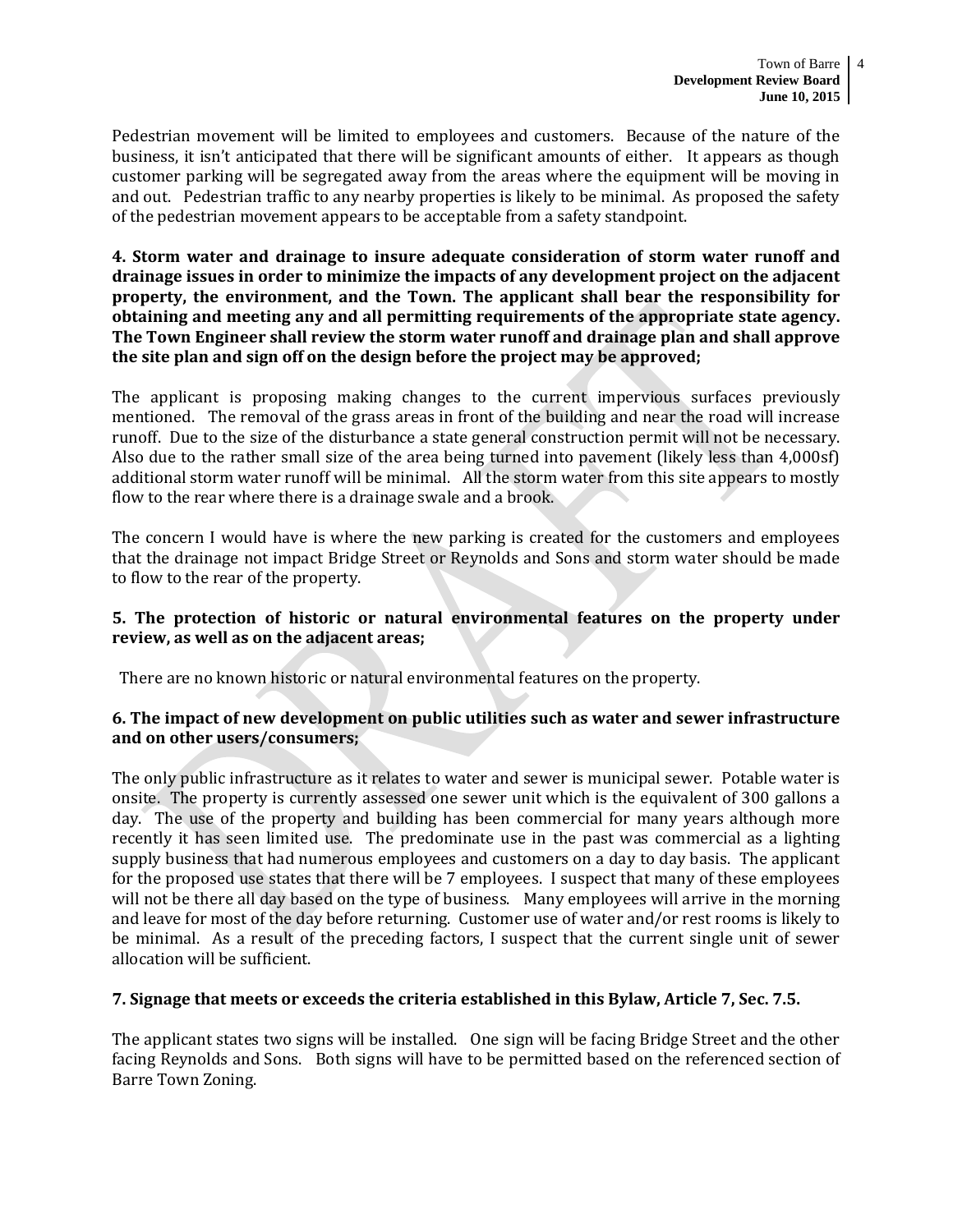#### **8. The utilization of renewable energy resources;**

The applicant does not indicate any renewable energy resources will be used.

### **9. Landscaping and/or screening to assist in mitigating undue impact of the proposed land development upon neighboring landowners;**

The applicant does not indicate that any landscaping is being proposed. Maybe a little landscaping along the road would help dress the site up a bit given its proximity to residential uses across the street.

The applicant does not provide information as to what outside storage of equipment or material might take place. This is probably something that should be discussed during the public hearing.

# **10. The adequacy of parking as well as loading and unloading facilities including their impact on surrounding traffic patterns, in accordance with the provisions established in Article 3, Sec. 3.6 of this bylaw.**

The current building is approximately 9,320sf in size. Because this use is a cross between commercial and industrial the parking chart isn't really clear. Commercial use parking would require 47 parking spaces (1 spot for every 200sf of building space). Industrial parking would require 16 parking spaces (1.5 spots for every 1,000sf of building space plus 2). Clearly the 47 parking spaces is overkill. The Industrial standard even though there is customer traffic involved is far closer to what is likely needed. It is also important to note that most of this building will be storage so using the entire 9,320sf likely creates an inflated number of required parking.

The applicant isn't clear as to what he thinks the parking requirements should be. I suggest that be a topic of discussion during the public hearing. Lighting of the parking area is also not discussed but should be.

The building proposed for this contractor's yard has been either vacant for serval years or used for other less prominent roles. It seems as though this use might be a good fit. The overall traffic compared to the previous use will likely be less and most of the businesses operation is offsite. More detail as to what kind of noise, smells, or storage will be helpful. Clarification on parking is necessary as well as well as whether any landscaping is practical.

#### **SUMMARY OF RECOMMENDATIONS & CONDITIONS:**

Assuming that the items mentioned above end up being acceptable, I recommend approval of this site plan request for the purpose of creating a contractors yard. I recommend the conditions below be attached to an approval if granted.

- 1. Any alterations that affect storm water runoff shall not cause water to impact either the Town road or the neighboring property of Reynolds and Sons.
- 2. Must have seventeen parking spaces available. Striping is not required.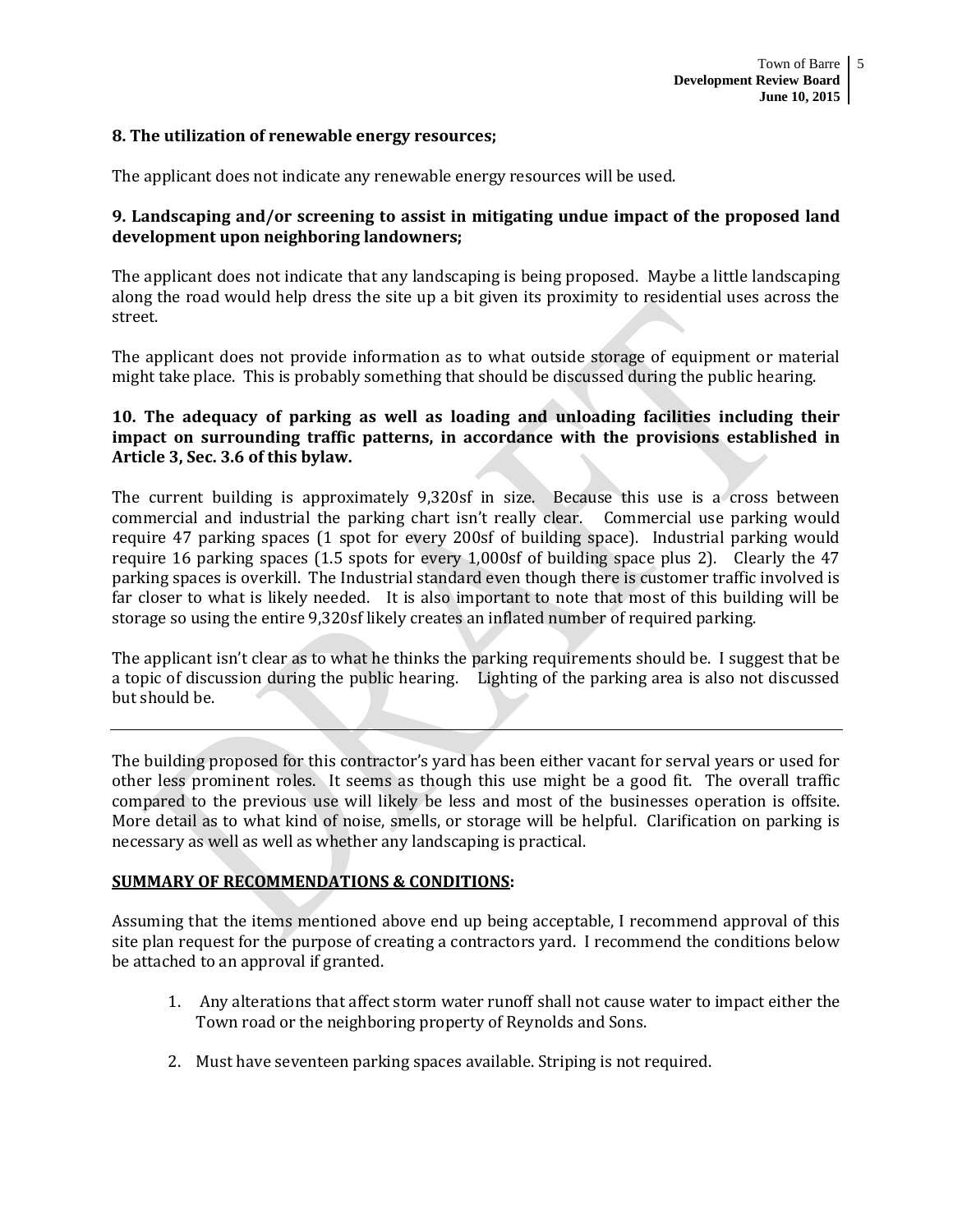- 3. The applicant shall obtain a building permit for exterior alteration to the building before construction.
- 4. The applicant shall obtain sign permits before signs that advertise the use are erected.
- 5. The applicant should contact a State of Vermont permit specialist at 802-476-0195 prior to construction to ensure any state permitting is being complied with.
- 6. Johnson Paving to work with the Fire Chief on installing a Knox Box.

# **ADDITIONAL COMMENTS:**

CV provided a summary of this agenda item from his comments submitted for record.

CV informed the Development Review Board a recap on the recent zone change affecting this property.

CV would like to make sure that any changes to drainage are done so to protect the road.

CV suggested this use be considered industrial to help alleviate the number of parking spots needed.

Cathy Swift, 56 Bridge Street – asked if there will be material kept there; Joe Viens stated they don't stock pile materials. Workers will come in and work from 7 – 4 p.m. The office doesn't get a lot of traffic. The dump trucks will park on the back corner so they shouldn't be visible from the street.

Valsangiacomo asked about non-paving season; Viens stated they're shut down.

Valsangiacomo asked about installing solar panels; Viens stated he'd like to utilize the roof.

Sanborn stated that the lot is a transition lot between commercial and residential and has a lot of grass; Viens stated he's not removing any from the front, but plans to square up the green area for parking. 75% of the grass will be staying. Viens is also thinking about planting flowers. Viens is excited to finally have green space.

Sanborn asked about winter storage; Viens stated the way he sees it, everything should fit inside for the winter.

Viens stated he may illuminate one of the signs.

Valsangiacomo and Sanborn asked about parking; CV stated 17 should be enough. Viens stated he has 7 employees and some commute, 4-5 cars that stay all day long. Valsangiacomo asked about expansion; Viens said not that he sees.

#### **MOTION & RECOMMENDATION:**

*On a motion by Sanborn, seconded by Thygesen, the Development Review Board voted to approve the request by Joe Viens of Johnson Paving for minor site plan approval to allow a*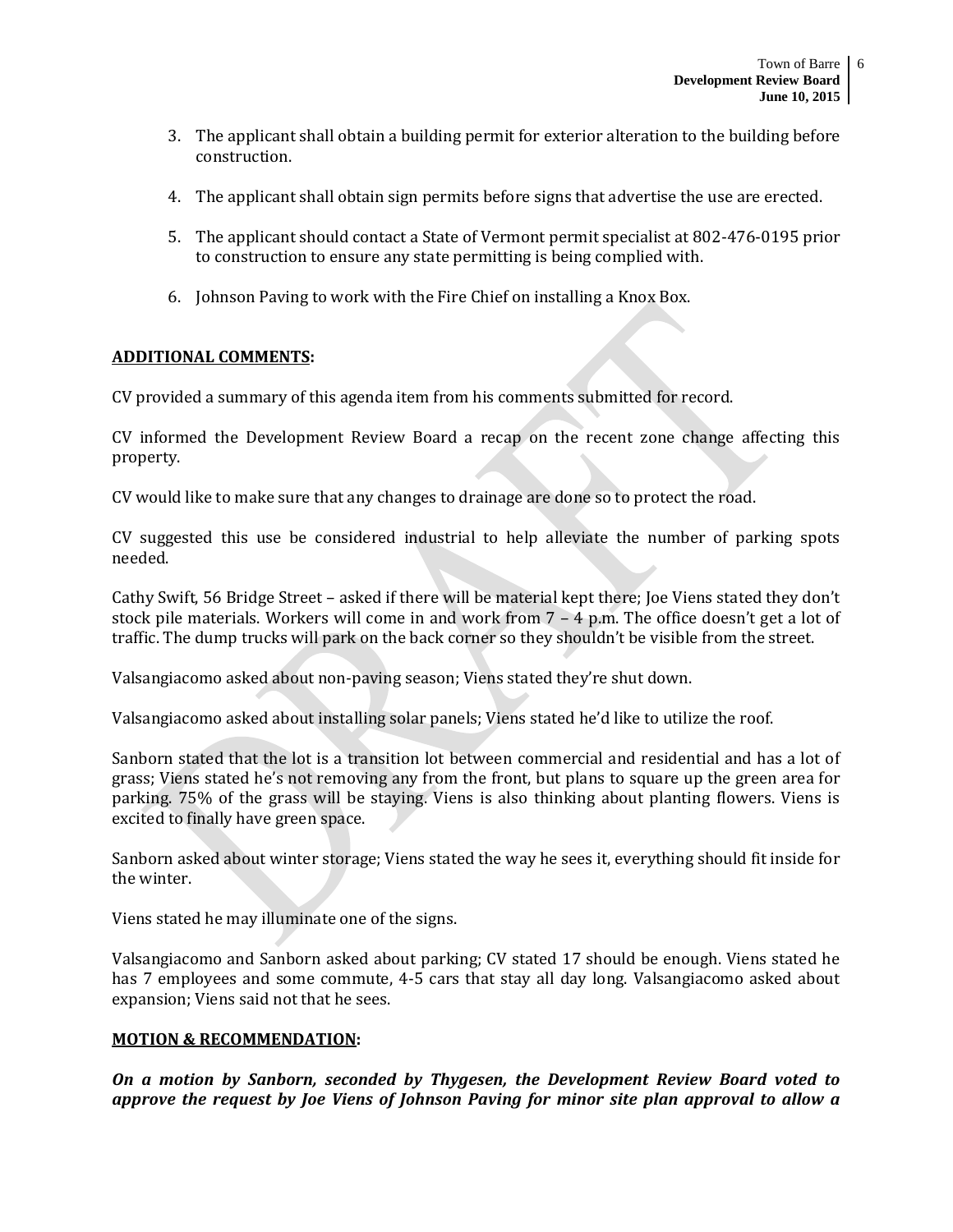*contractor's yard at 59 Bridge Street (Isabelle Electric), property owned by Thomas Isabelle; Parcel ID 030/020.00; SP-15000002*

# **DISCUSSION:**

CONDITIONS Yes  $X$  No MOTION BY: SANBORN SECOND BY: THYGESEN

**ROLL CALL:** Mark Nicholson YES Charles Thygesen, Sr. <u>YES</u> Jon Valsangiacomo YES Cedric Sanborn **YES** Shaun Driscoll ABSENT Mark Reaves <u>YES</u> Greg Richards ABSENT \*Jim Fecteau \_\_ \_\_ \*John Hameline \_\_\_\_\_

*\*Alternate Development Review Board Members*

3) CONCEPTUAL REVIEW

**I.** CONDITIONAL USE REVIEW (WARNED PUBLIC HEARINGS)

# **APPLICANT: COMMO**

**Request by Don & Lynn Commo for conditional use approval to allow a multi-family dwelling for property located at 527 Cummings Rd; Parcel ID 009/148.02; Zoned: Low Density Residential; CUP-15000001**

Consultant: None

Date: **June 4, 2015**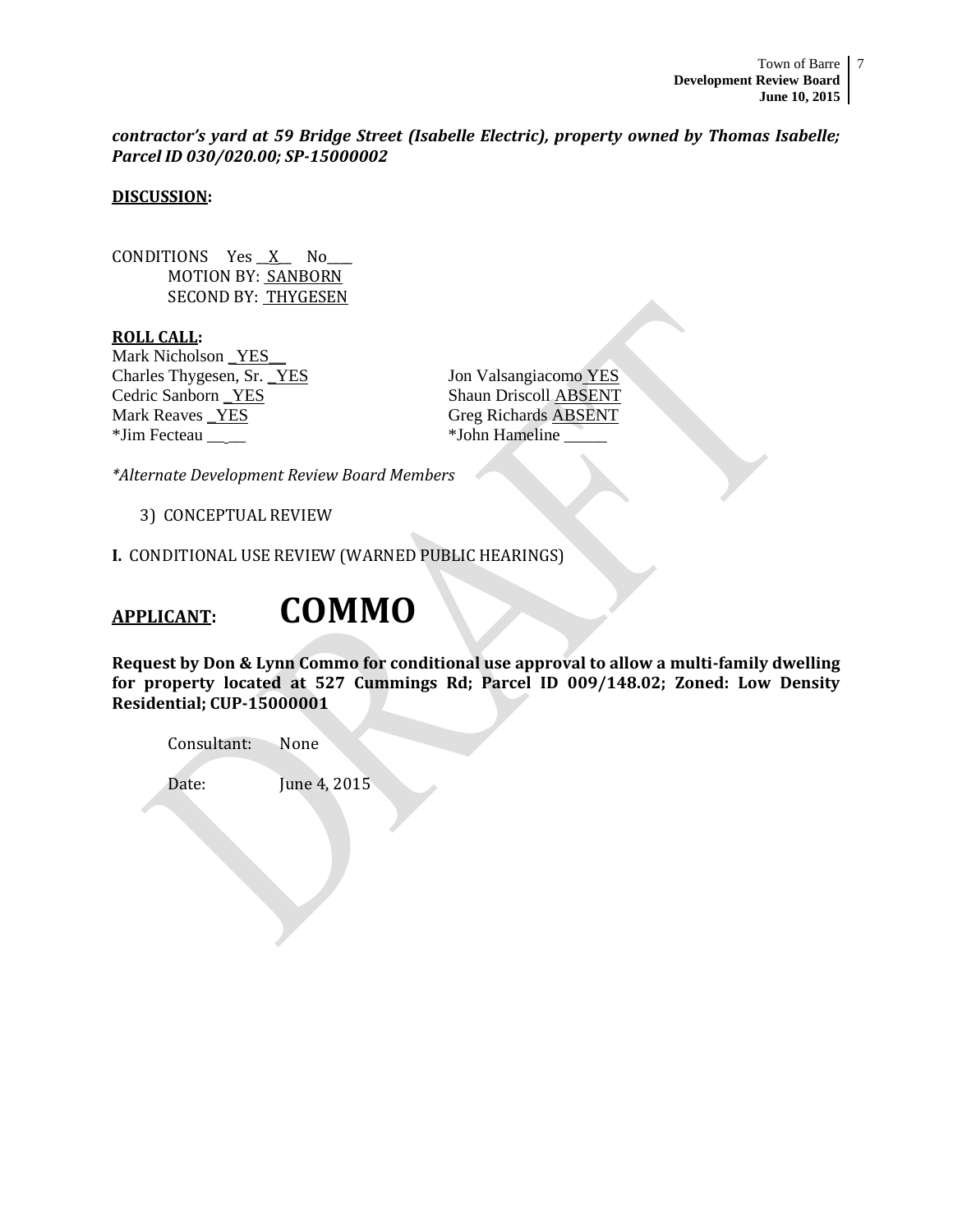#### **STAFF REPORT/REVIEW COMMENTS FROM CHRIS VIOLETTE, PLANNING OFFICER**

This is a warned public hearing for conditional use review for the purpose of permitting a two unit, multi-family dwelling in a low density residential zone. Low density residential zones allow multifamily dwellings in accordance with the Barre Town Zoning Bylaws (Article 2, table 2.1) after conditional use review and approval.

The lot subject to this request is located off Cummings Road on 2.2 acres of land. The minimum lot size for this zone is 2.0 acers. The subject parcel is located in a primarily single-family residential section of town, but overall is not heavily developed. This parcel utilizes on-site water and sewer.

The applicant is hoping to correct a situation that was created by the previous owner when that owner constructed an attached garage in 2007 and added another living unit above the garage. The second living unit was never permitted. The applicant purchased the house unaware that the apartment was not approved. The applicant is now hoping to rectify that by getting formal approval.

Below are the standards used when considering a conditional use request in accordance with our Zoning Bylaw Article 5, Sec. 5.5. I have provided my findings after each criterion but if the board finds something different they should note such.

"No permit shall be issued by the Zoning Administrator for any use, structure, or development which requires a Conditional Use Permit in this bylaw until the DRB grants that approval. In considering its action, the DRB shall make findings on the general and specific standards contained herein, hold hearings and attach conditions as provided for in 24 V.S.A.117 §4414(3), §4460(4), and §4464.

The DRB shall determine that the proposed use, structure, or development conforms to the following general and specific standards, and shall not result in an undue adverse effect on any of the following".

# **GENERAL REVIEW STANDARDS FOR CONDITIONAL USE APPROVAL**

The following standards are enabled through 24 VSA § 4414 (3) (A)

1) The impact on the capacity of existing or planned community facilities, to include but not limited to:

2) **Emergency services:** Two family dwelling, no impact

- 3) **Educational facilities**: Two family dwelling, no impact
- 2) **Water, sewer, or other municipal utility systems:** Water and sewer is onsite so no municipal utilities are affected.

However, while municipal utilities are not at issue the onsite septic may be. The existing dwelling was permitted with a septic system for a three-bedroom house. The apartment adds one additional bedroom making a total of four bedrooms using the existing septic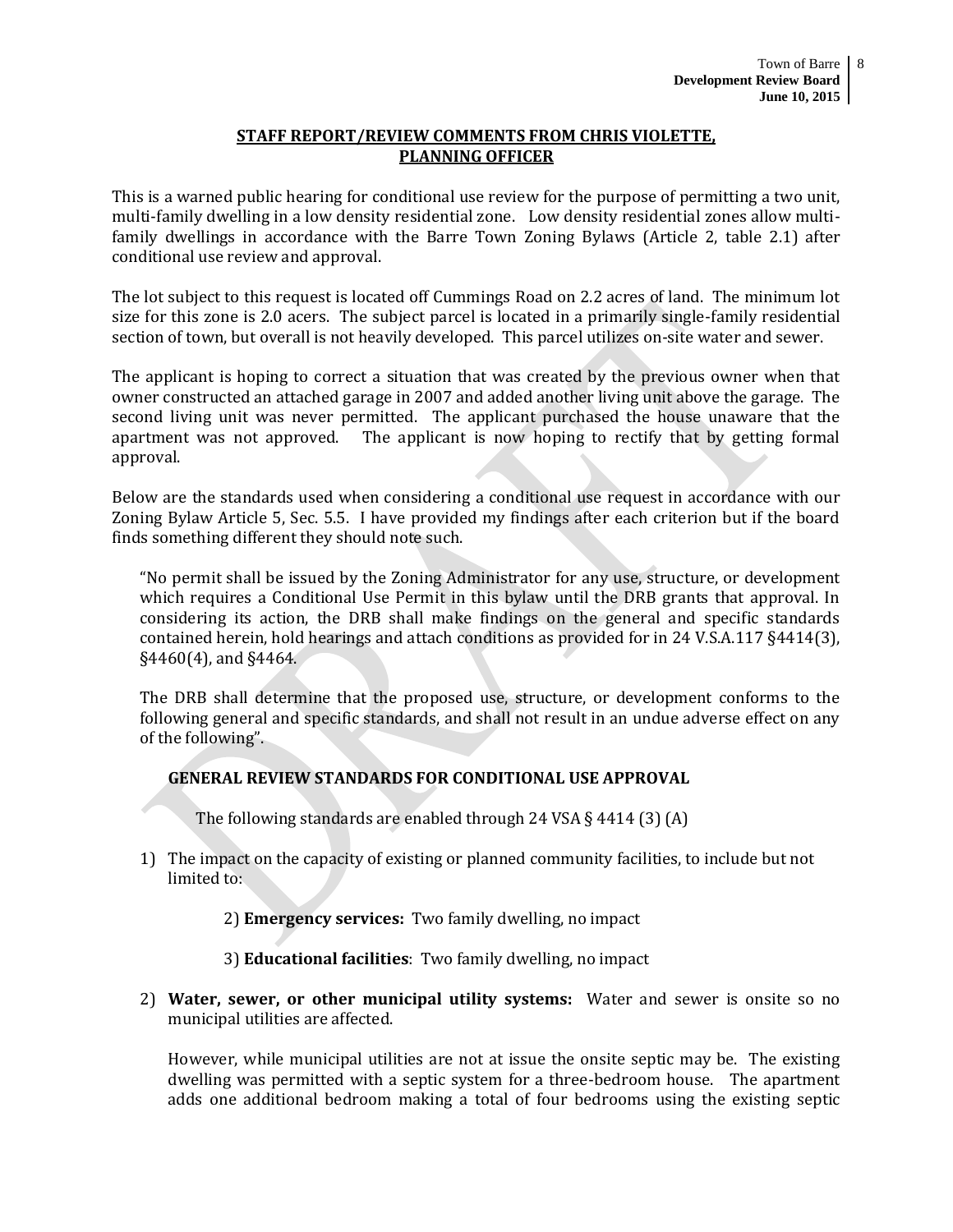system. The applicants are working on whether they can get an amended state waste water permit based on the approved design or whether they have to upgrade the system. I have not heard what the status of the septic system is at this point. Further clarification will be necessary.

- 3) **Recreational facilities**: No impact
- 4) **Conservation or other designated natural areas:** No impact
- 5) **Solid waste disposal facilities**: No impact
- 6) **The character of the area affected as defined by the purpose(s) of the zone within which the project is located, and specifically stated policies and standards of the municipal plan;** The addition of one more unit to an existing single-family dwelling in the area should not have a significant impact on the character of the area.
- 7) **Traffic on roads and highways in the vicinity**: The proposed location is accessed by a class 3 paved town road. The addition of a second living unit should have minimal effect on traffic.
- 8) **Zoning bylaws and bylaws then in effect**: Article 2, table 2.1 allows multi-family dwellings after issuance of a CUP.
- 9) **Utilization of renewable energy resources:** No impact
- 10)The following standards are required by this bylaw
- 11)**Any required extension or capital expense to the present maintained highway system:** None
- 12)**The impact on neighboring uses**: One additional living unit should not have a significant impact on neighboring uses. The existing neighboring uses are all residential with some farming.
- 13)**Intrinsic capability of the land and its surrounding areas to support the use**: No impact

The applicant is living in the original dwelling and as I understand it that will continue to be the case. Overall this has a minimal impact just like other similarly that have been approved. Assuming the septic system can be addressed satisfactorily I recommend approval with the following conditions:

- 1) Enough parking for four vehicles must be available at all times.
- 2) The applicant should contact a State of Vermont permit Specialist to determine whether any state permits are necessary. 802-476-0195

# **SUMMARY OF RECOMMENDATIONS & CONDITIONS:**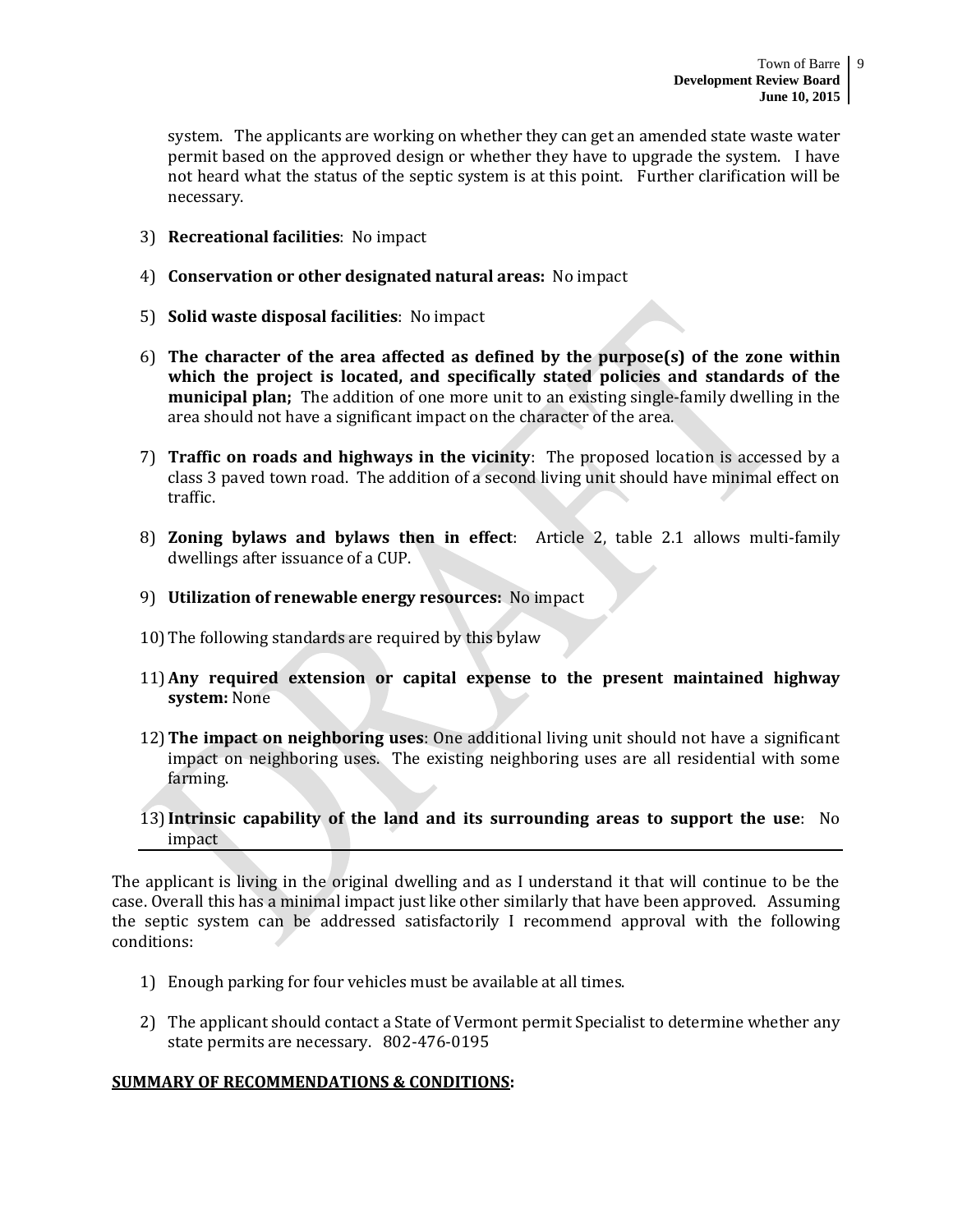#### **ADDITIONAL COMMENTS:**

CV gave a summary of this agenda item, explaining that the Commo's bought the property under the impression everything was permitted. They're now in a situation where they have an apartment that the State will not permit.

Laurie Brown, 539 Cummings Rd – curious if it's a rental unit; Lynn Commo stated not at this time. Brown stated that she had issues with the previous owner renting the apartment. CV stated that the Commo's could rent the apartment if they so choose.

Commo stated they would remove the closet from one of the existing bedrooms, if need be.

CV stated that he needs to meet with the Assessor to determine what the definition of a bedroom is before a decision can be made.

CV recommends a continuance so the definition of a bedroom can be determined.

#### **MOTION & RECOMMENDATION:**

*On a motion by Sanborn, seconded by Reaves, the Development Review Board voted to continue the request by Don & Lynn Commo until July 8, 2015 for conditional use approval to allow a multi-family dwelling for property located at 527 Cummings Rd; Parcel ID 009/148.02; Zoned: Low Density Residential; CUP-15000001*

#### **DISCUSSION:**

CONDITIONS Yes\_\_\_\_ No\_ MOTION BY: SANBORN SECOND BY: REAVES

#### **ROLL CALL:**

Mark Nicholson \_YES\_\_ Charles Thygesen, Sr. <u>YES</u> Jon Valsangiacomo YES Cedric Sanborn \_YES Shaun Driscoll ABSENT Mark Reaves **YES** Greg Richards ABSENT \*Jim Fecteau **Albert 1988** \*John Hameline

*\*Alternate Development Review Board Members*



**Request by Kody Lyon for conditional use approval to allow a multi-family dwelling for property located at 61 Barre View Street, owned by Kevin & Erica McNamara; Parcel ID 027/056.00; Zoned: High Density Residential; CUP-15000002**

Consultant: None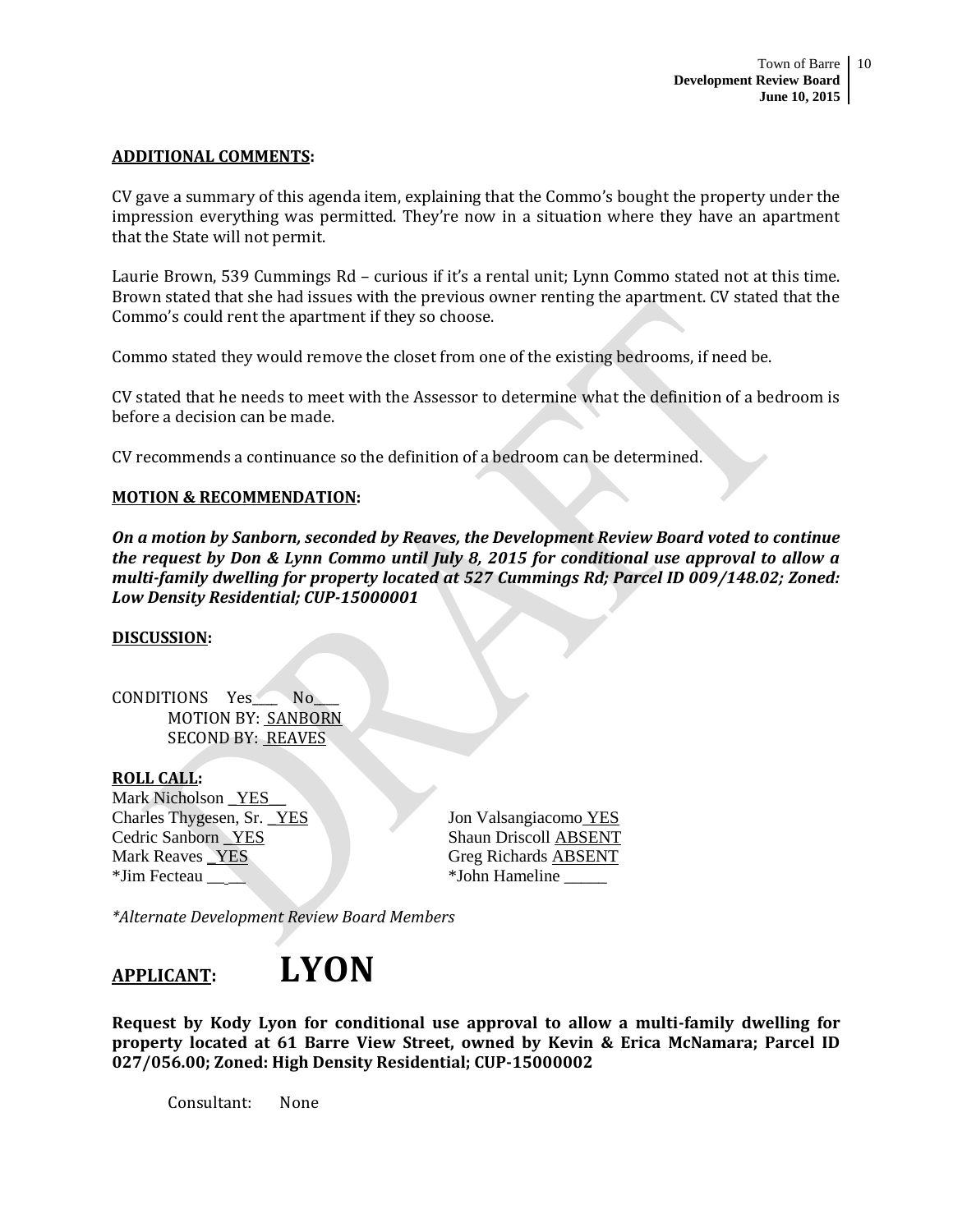Date: June 4, 2015

# **STAFF REPORT/REVIEW COMMENTS FROM CHRIS VIOLETTE, PLANNING OFFICER**

This is a warned public hearing for conditional use review for the purpose of permitting a two unit, multi family dwelling in a high density residential zone. High density residential zones allow twofamily dwellings in accordance with the Barre Town Zoning Bylaws (Article 2, table 2.1) after conditional use review and approval.

The lot subject to this request is located off Barre View Street on .93 acres of land. The minimum lot size for this zone is 1/3 acre. The subject parcel is located in a primarily single-family residential section of town that is fairly densely developed. This parcel is served by both municipal water and sewer.

The applicant is hoping to purchase this property and convert the downstairs into a second residential unit.

Below are the standards used when considering a conditional use request in accordance with our Zoning Bylaw Article 5, Sec. 5.5. I have provided my findings after each criterion but if the board finds something different they should note such.

"No permit shall be issued by the Zoning Administrator for any use, structure, or development which requires a Conditional Use Permit in this bylaw until the DRB grants that approval. In considering its action, the DRB shall make findings on the general and specific standards contained herein, hold hearings and attach conditions as provided for in 24 V.S.A.117 §4414(3), §4460(4), and §4464.

The DRB shall determine that the proposed use, structure, or development conforms to the following general and specific standards, and shall not result in an undue adverse effect on any of the following".

#### **GENERAL REVIEW STANDARDS FOR CONDITIONAL USE APPROVAL**

The following standards are enabled through 24 VSA § 4414 (3) (A)

1) The impact on the capacity of existing or planned community facilities, to include but not limited to:

2) **Emergency services:** Two family dwelling, no impact

3) **Educational facilities**: Two family dwelling, no impact

4) **Water, sewer, or other municipal utility systems:** Water and sewer is municipal. Both are capable of serving this property. One additional sewer unit will be required at a cost of \$1,500 for the permit plus the annual assessment.

5) **Recreational facilities**: No impact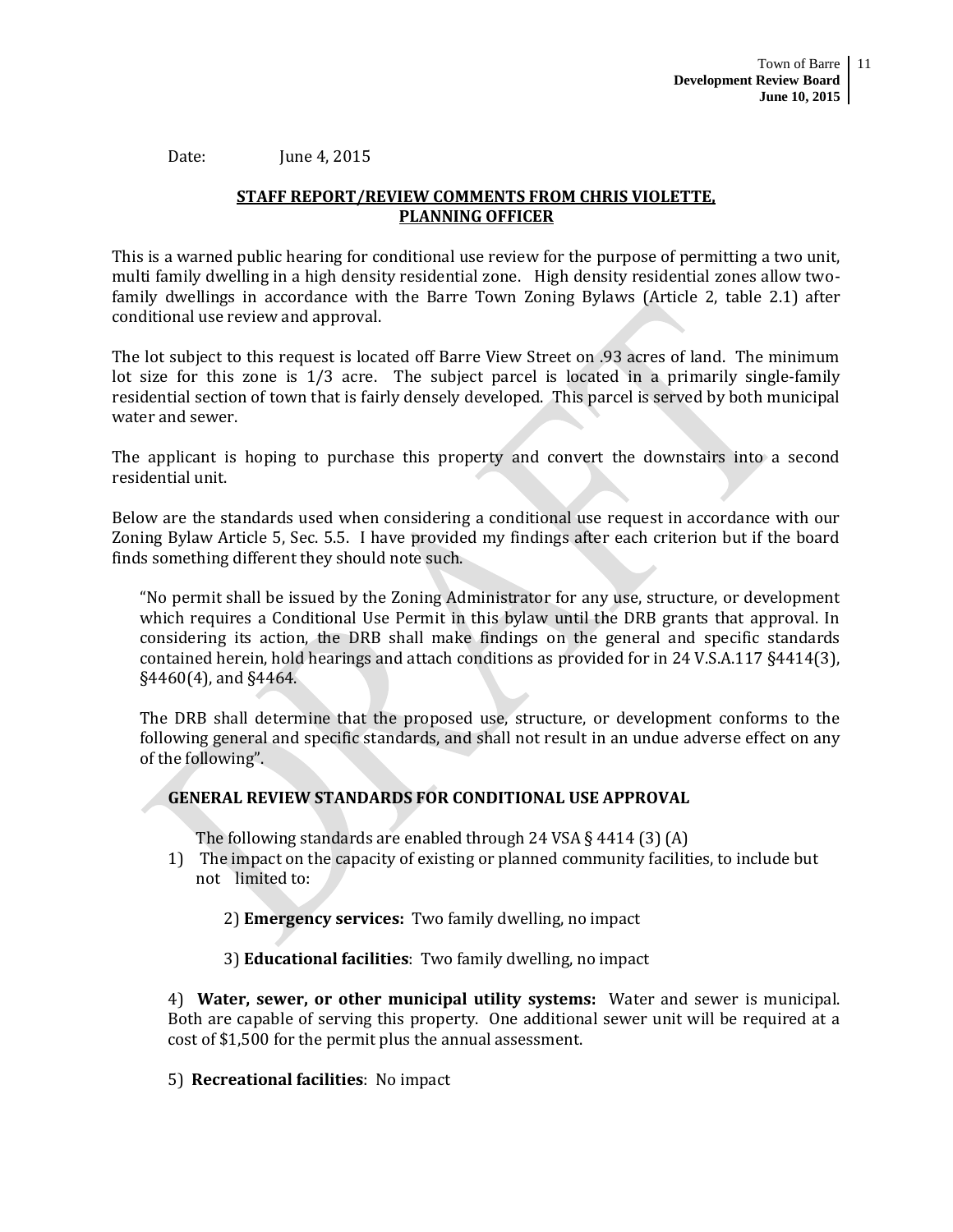#### 6) **Conservation or other designated natural areas:** No impact

7) **Solid waste disposal facilities**: No impact

8) **The character of the area affected as defined by the purpose(s) of the zone within which the project is located, and specifically stated policies and standards of the municipal plan;** The addition of a one more unit to an existing single-family dwelling in the area should not have a significant impact on the character of the area.

9) **Traffic on roads and highways in the vicinity**: The proposed location is accessed by a class 3 paved town road. The addition of a second living unit should have minimal effect on traffic.

10) **Zoning bylaws and bylaws then in effect**: Article 2, table 2.1 allows multi-family dwellings after issuance of a CUP.

11) **Utilization of renewable energy resources:** No impact

12) The following standards are required by this bylaw

13) **Any required extension or capital expense to the present maintained highway system:** None

14) **The impact on neighboring uses**: One additional living unit should not have a significant impact on neighboring uses. The existing neighboring uses are all residential.

15) **Intrinsic capability of the land and its surrounding areas to support the use**: No impact

This is a fairly straight-forward request especially being on municipal sewer and water. Adding the second unit will require parking for four vehicles which should not be a problem for this site.

#### **SUMMARY OF RECOMMENDATIONS & CONDITIONS:**

I recommend approval with the following conditions:

- 1. The applicant will have to acquire one additional sewer allocation.
- 2. Enough parking for four vehicles must be available at all times.
- 3. The applicant should contact a State of Vermont permit Specialist to determine whether any state permits are necessary. 802-476-0195
- 4. Dwelling must be owner occupied at all times.
- 5. This permit is limited to Kody Lyon and to be reviewed with a change of owner.
- 6. Second unit will be limited to one bedroom.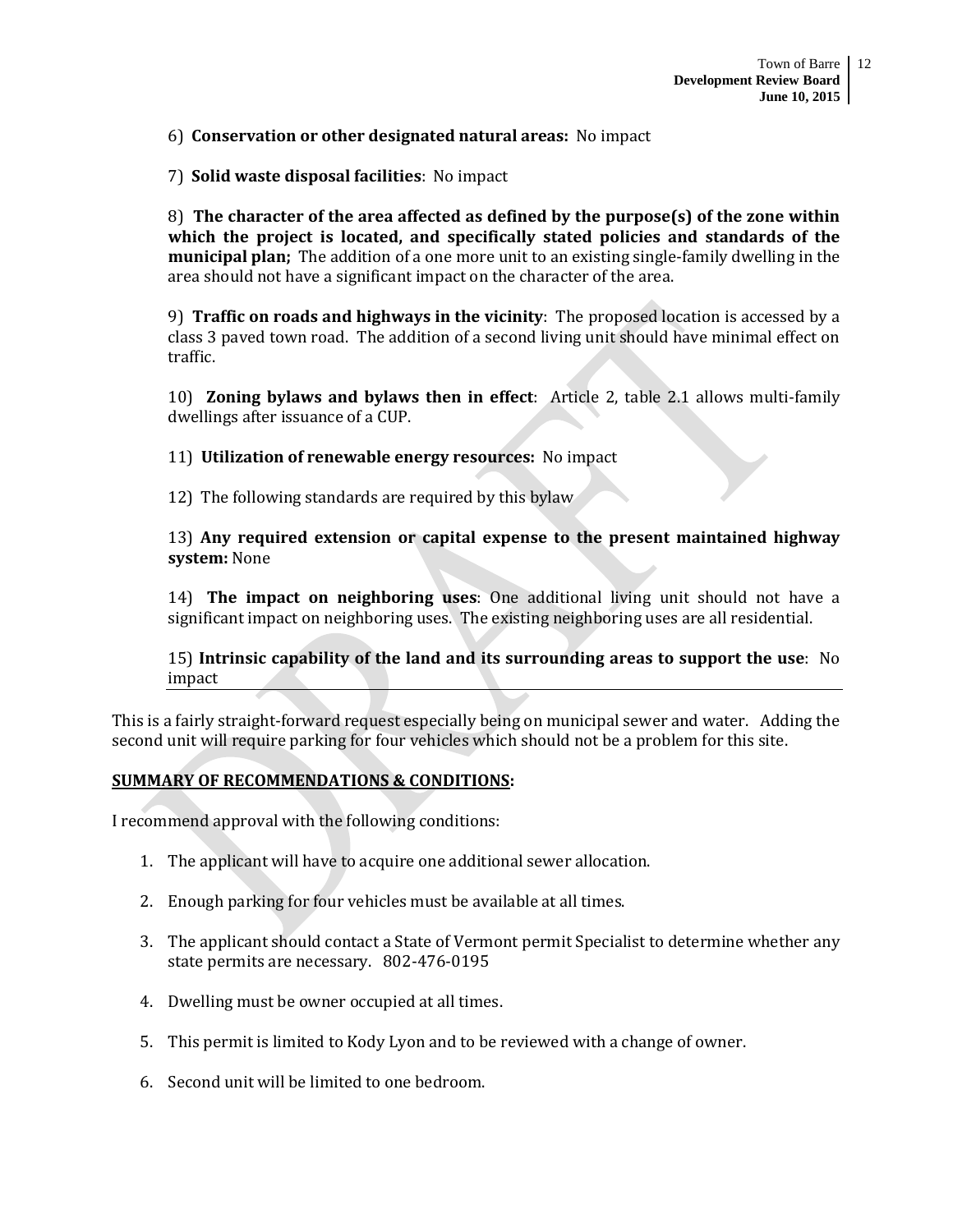#### **ADDITIONAL COMMENTS:**

CV gave a brief summary of this agenda item, stating that this will be no more than two-units.

Charles Perry, 27 Green Mtn View St – that whole development was designed and built as singlefamily and wouldn't have moved there if it was multi-family. Asking that the request be denied.

Denise Ouellette, 47 Barre View St – wouldn't like to see this turned into a multi-family dwelling and feels that if this allowed it will change the character of the neighborhood.

CV stated that this can be conditioned as owner occupied, but it's not necessary.

Kody Lyon stated this won't be forever; the intent is to have a duplex for five to ten years.

CV stated that the Town of Barre encourages housing.

Valsangiacomo asked how it affects the neighborhood; CV said there's no way to tell.

Cathleen Brouillette, 31 Barre View St – moved to the neighborhood because it was single-family homes and would like to see it remain that way.

Mike Bailey, 83 Cherrywood Dr. – has concerns with drainage; CV stated nothing should change because the parking area is existing.

Thygesen stated that if the area was designed for single-family homes, it should stay that way. Would go along if it was limited to an accessory apartment.

CV reminded the Board that Zoning allows for this type of dwelling.

Lyon stated this property has been rented out for a year and intends to live there.

CV stated that owner occupied generally doesn't allow for someone who is going to be a problem.

Reaves doesn't see this as a character of the neighborhood issue, but doesn't want to ignore the neighbors that have been heard.

#### **MOTION & RECOMMENDATION:**

*On a motion by Reaves, seconded by Sanborn, the Development Review Board voted to approve the request by Kody Lyon for conditional use approval to allow a multi-family dwelling for property located at 61 Barre View Street, owned by Kevin & Erica McNamara; Parcel ID 027/056.00; Zoned: High Density Residential; CUP-15000002; Approval subject to conditions 1 – 6.* 

#### **DISCUSSION:**

CONDITIONS Yes X No MOTION BY: REAVES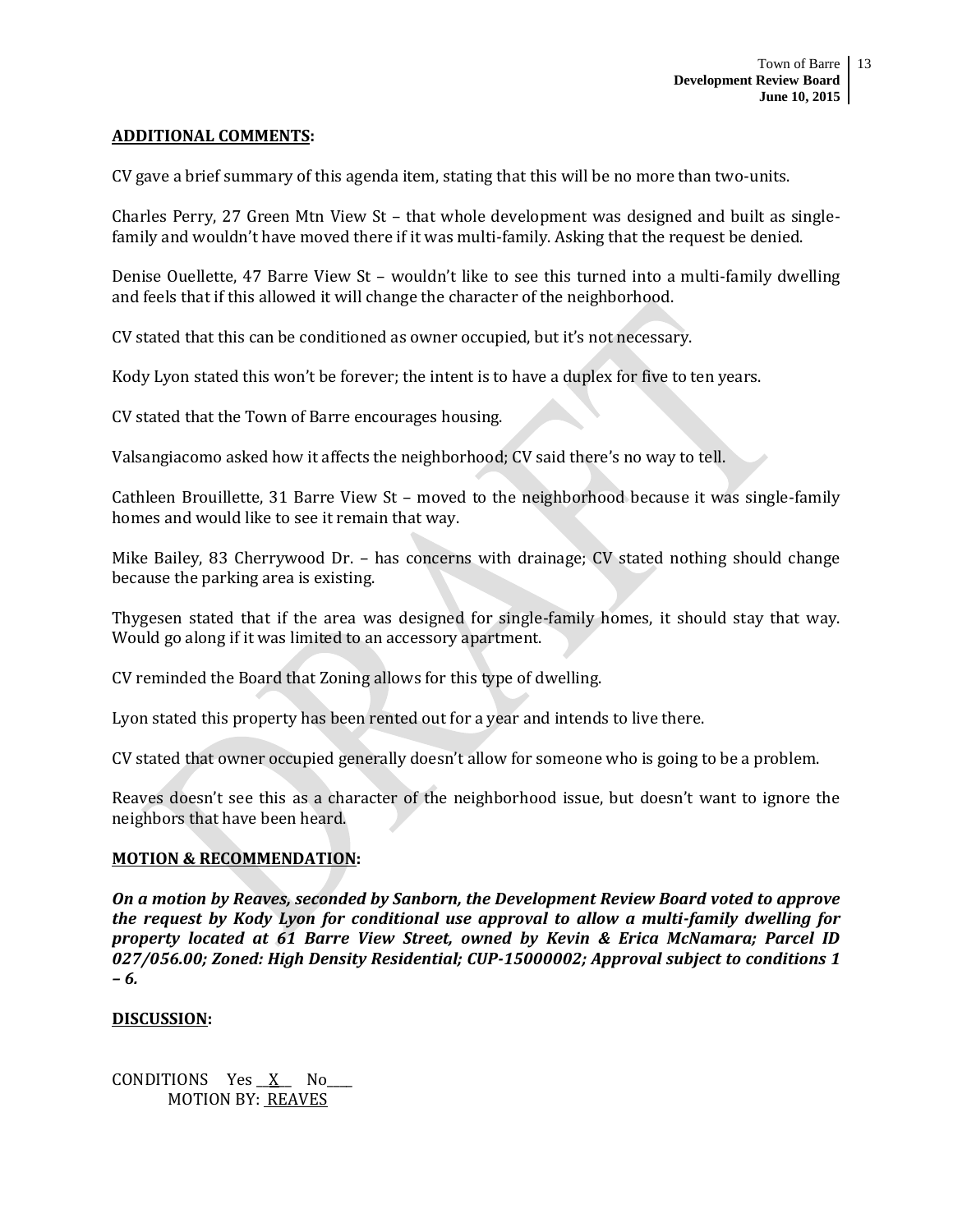Town of Barre 14 **Development Review Board June 10, 2015**

#### SECOND BY: SANBORN

**ROLL CALL:**

Mark Nicholson \_YES\_\_ Charles Thygesen, Sr. \_NO Jon Valsangiacomo YES Cedric Sanborn \_YES Shaun Driscoll ABSENT Mark Reaves \_YES Greg Richards ABSENT \*Jim Fecteau \_\_ \_\_ \*John Hameline \_\_\_\_\_

*\*Alternate Development Review Board Members*

# **APPLICANT: TD PROPERTIES**

**Request by TD Properties for conditional use approval to allow an RV as a temporary residence on property located off Snowbridge Rd; Parcel ID 005/133.01; Zoned: LDR; CUP-15000003**

Consultant: None

Date: June 4, 2015

# **STAFF REPORT/REVIEW COMMENTS FROM CHRIS VIOLETTE, PLANNING OFFICER**

This is a warned public hearing for the purpose of allowing a self-contained camper to be parked on the applicant's property for the summer to be used as temporary residence. The subject property is located off Snowbridge Road in South Barre in a low density residential zone. The primary use in this area is residential except for some parts of Snowbridge Road back toward Rt. 14.

The applicants own 84 acers of land that for the most part is undeveloped. There is a pond on the property which is where the applicants would like to locate the camper. Article 4, section 4.4 of the Barre Town Zoning Bylaw allows campers to be used as temporary dwellings for up to 14 days without any permitting. That same section goes further in allowing a camper as a temporary dwelling if a conditional use permit is granted.

Below are the standards used when considering a conditional use request in accordance with our Zoning Bylaw Article 5, Sec. 5.5. I have provided my findings after each criterion but if the board finds something different they should note such.

"No permit shall be issued by the Zoning Administrator for any use, structure, or development which requires a Conditional Use Permit in this bylaw until the DRB grants that approval. In considering its action, the DRB shall make findings on the general and specific standards contained herein, hold hearings and attach conditions as provided for in 24 V.S.A.117 §4414(3), §4460(4), and §4464.

The DRB shall determine that the proposed use, structure, or development conforms to the following general and specific standards, and shall not result in an undue adverse effect on any of the following".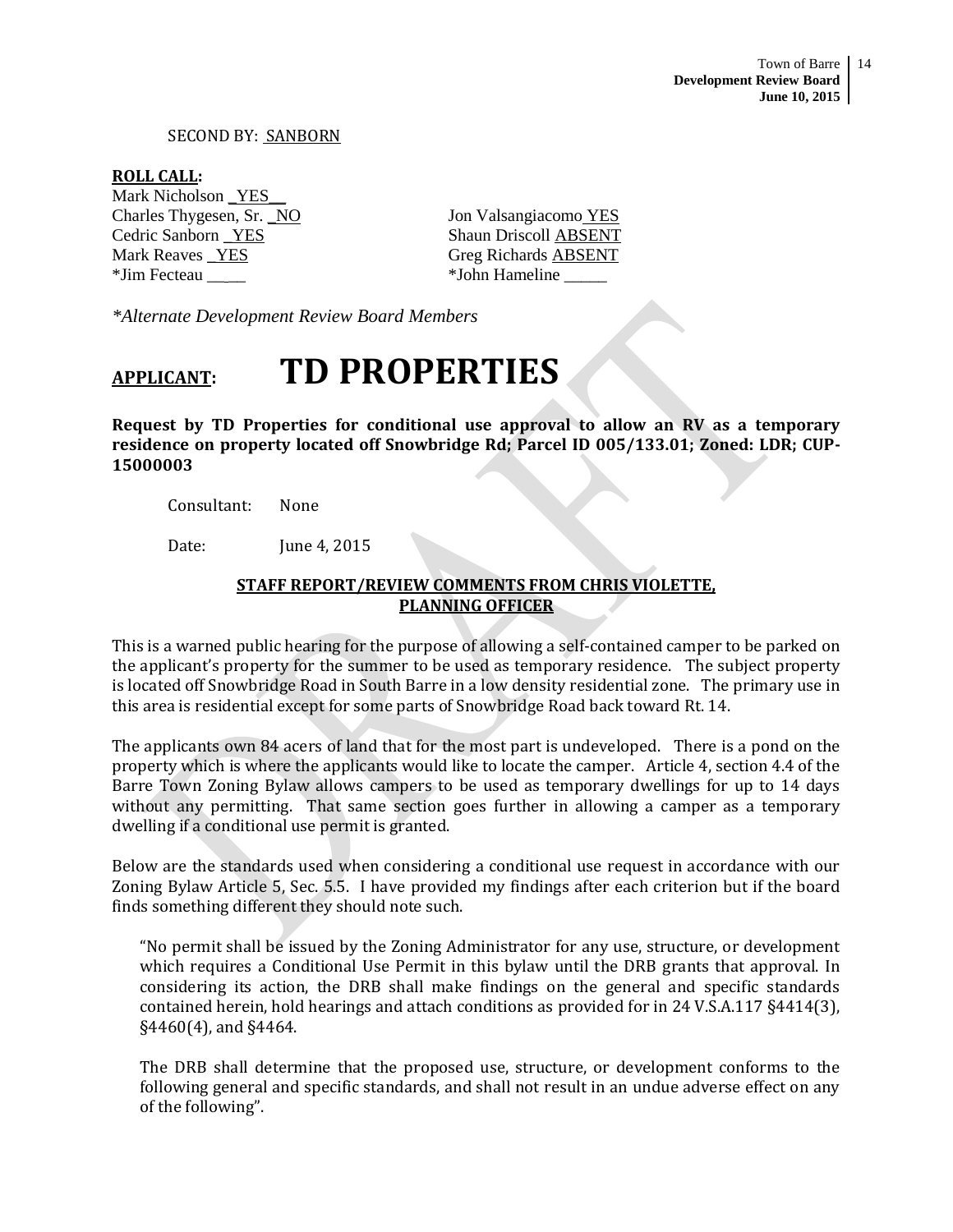#### **GENERAL REVIEW STANDARDS FOR CONDITIONAL USE APPROVAL**

The following standards are enabled through 24 VSA § 4414 (3) (A)

1) The impact on the capacity of existing or planned community facilities, to include but not limited to:

2) **Emergency services:** Should be no impact, less than if a regular dwelling.

3) **Educational facilities**: Not a permanent residence, no impact.

3) **Water, sewer, or other municipal utility systems:** Municipal sewer and water are not available at the site so there is no impact.

While no impact on municipal services, there is a need to discuss waste water disposal. Having the applicant describe a plan for removal of waste water is critical and the main reason why this process is in zoning to begin with.

The applicant states that they plan to have the onboard waste water tank, I assume both black and gray water, pumped by Barre Septic. I say both black and gray water because gray water cannot be legally just dumped on the ground.

Applicants having a plan such as this have been accepted in the past, the problem is ensuring that it is occurring. In the past, proof of disposal has been mandated. Tracking whether the applicants show that proof is a bit of a hassle so this matter should be discussed further.

4) **Recreational facilities**: No impact

5) **Conservation or other designated natural areas:** No impact

6) **Solid waste disposal facilities**: No impact

7) **The character of the area affected as defined by the purpose(s) of the zone within which the project is located, and specifically stated policies and standards of the municipal plan;** The character of the area is residential for the most part. In this particular area there are only a few houses. The camper is located on a large parcel over 500 feet away from the nearest house. The location of the camper and the pond below it do not make it look out of character in my opinion.

8) **Traffic on roads and highways in the vicinity**: The proposed location is accessed by a class 3 paved town road. The addition of a seasonal camper will add little traffic. Additionally the applicants already use the property for other recreational purpose.

9) **Zoning bylaws and bylaws then in effect**: Article 4, section 4.4 allow the use if a CUP is granted.

10) **Utilization of renewable energy resources:** No impact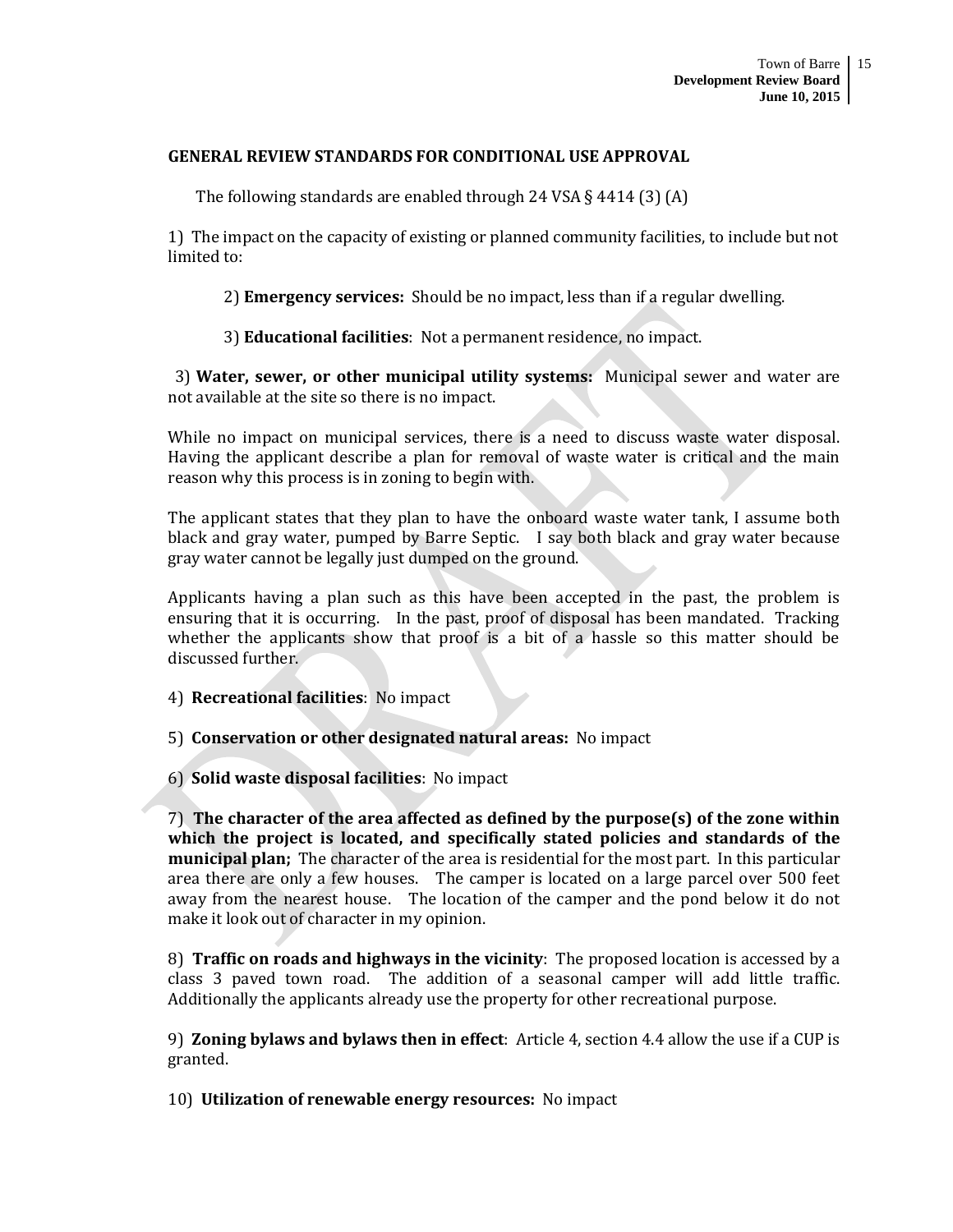11) The following standards are required by this bylaw

# 12) **Any required extension or capital expense to the present maintained highway system:** None

13) **The impact on neighboring uses**: The camper placed on this lot and it being used for a seasonal recreational use should not have significant impact on neighboring uses assuming the waste water is dealt with properly. Dealing with the waste water properly is also in the best interest of the applicant as their property is kept very clean.

15) **Intrinsic capability of the land and its surrounding areas to support the use**: No impact

I see no real issue with permitting the use of the camper for seasonal recreational purposes. Waste water disposal is the only real concern in my opinion so we'd have to make sure everybody is comfortable with that in the end.

#### **SUMMARY OF RECOMMENDATIONS & CONDITIONS:**

#### **ADDITIONAL COMMENTS:**

CV gave a summary of this agenda item.

CV stated that as long as the Board is comfortable with the septic/sewage removal – recommends approval.

#### **MOTION & RECOMMENDATION:**

*On a motion by Nicholson, seconded by Reaves, the Development Review Board voted to approve the request by TD Properties for conditional use approval to allow an RV as a temporary residence on property located off Snowbridge Rd; Parcel ID 005/133.01; Zoned: LDR; CUP-15000003*

#### **DISCUSSION:**

Thygesen asked about installing a containment tank; Ziter stated she's researching the process.

CONDITIONS Yes\_\_\_\_\_\_\_\_ No\_\_\_ X\_\_\_ MOTION BY: NICHOLSON SECOND BY: REAVES

**ROLL CALL:** Mark Nicholson YES Charles Thygesen, Sr. <u>YES</u> Jon Valsangiacomo YES Cedric Sanborn YES Shaun Driscoll ABSENT Mark Reaves YES Greg Richards ABSENT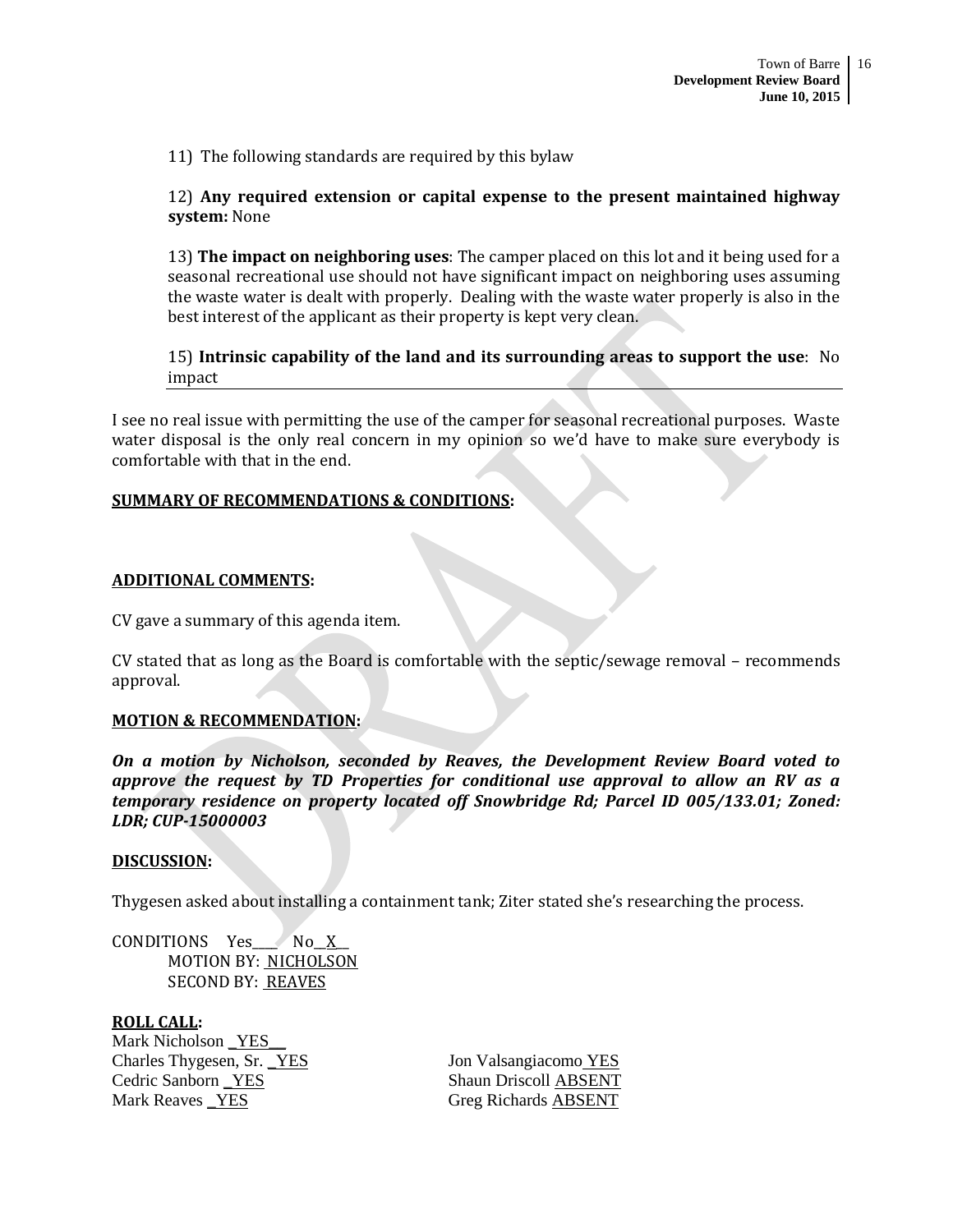\*Jim Fecteau \_\_ \_\_ \*John Hameline \_\_\_\_\_

*\*Alternate Development Review Board Members*

**J.** VARIANCES (WARNED PUBLIC HEARINGS)

# **APPLICANT: LESSARD**

**Request by Larry Lessard for a 10' side yard setback (right side) (15' variance) for the proposed construction of a 25' x 60' addition to existing commercial building on property located at 9 Don Camp Dr.; Parcel ID 026/025.00; Zoned: Highway Commercial; V-15000003**

Consultant: None

Date: **June 4, 2015** 

# **STAFF REPORT/REVIEW COMMENTS FROM CHRIS VIOLETTE, PLANNING OFFICER**

This is a warned public hearing for the purpose of a variance request by the applicant for a proposed 25'x60' addition to the rear of his existing 1,980sf building. The subject parcel is located in a highway commercial zone which requires a 25 foot setback to side property lines. The parcel is .5 acre is size.

The applicant constructed the existing building in 2007. In 2007 commercial zoning only had a 10 foot setback to side property lines. The applicant purchased the lot and constructed the building using the setbacks in place at that time. As part of the 2008 zoning rewrite the side yard setback changed to 25 feet. The applicant had always planned on a an addition, as he is now proposing, if business warranted and constructed it in its current location assuming he'd be able to add the addition later. The change in zoning has complicated his plans thus a 15 foot variance request so that he can go back to the original setback of 10 feet to the right side property line.

The addition to the rear of the building will not go beyond the existing building on the right side. In other words, the addition will be flush with the existing building on the right side and share the same 10' setback.

Below are the variance criterion as stipulated by the State of Vermont 24 VSA § 4469 and the Barre Town Zoning Bylaw Article 7, section 7.9.

The applicant has submitted responses to the below criterion.

#### **A. Are there unique physical circumstances or conditions that prevent conformity.**

The applicant states that the lot is only 110 feet wide which means with 25 foot setbacks on either side only a 60 foot building envelope is available which is very restrictive.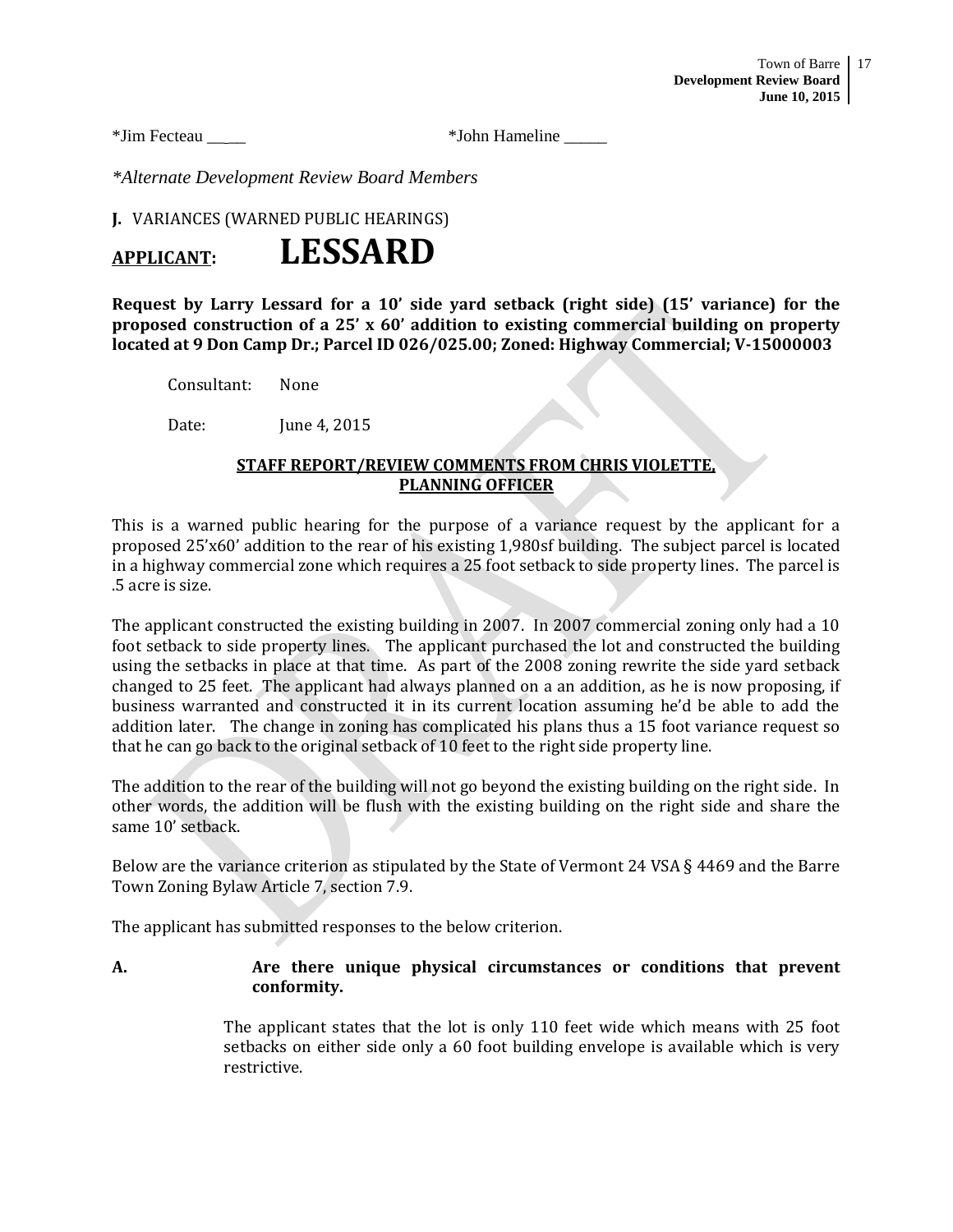#### **B. That because conformance cannot be adhered to due to A above, the variance is necessary to enable reasonable use of the property.**

The applicant purchased the lot and constructed the building believing that if necessary the building could be expanded. The change in zoning, increasing the setback has altered his reasonable use of the property and that the variance is necessary to provide relief.

#### **C. The unnecessary hardship was not created by the appellant.**

The applicant constructed the building in the location that he did believing, based on setbacks at the time, that he could expand so that he did not create the hardship.

### **D. The variance will not alter the essential character of the neighborhood where the property is located.**

The area around the applicants parcel is very mixed use. On one side the use is residential, the other, commercial. There is office space across the street and in close proximity a wide range of uses. The applicants business has existed harmoniously for 6 years with the other uses so it is doubtful that enlarging the existing building will alter the essential character of the neighborhood.

#### **E. The variance will represent the minimum variance that will afford relief.**

As was the applicants plan from the beginning for the addition, this variance request takes the setback to the pre 2008 setback of 10 feet in a commercial zone. Because the addition is now needed, the request is the minimum necessary to provide relief.

#### **SUMMARY OF RECOMMENDATIONS & CONDITIONS:**

Arguments can always be made as to the validity of the responses to the five criterions. Looking at the overall picture and how it transpired, the applicant is trying to better his business it would be hard to find that this is not a reasonable request for the applicant to use his property. It should be noted that the applicant also received a 15' left side variance in 2013 for an addition. The proposed 2013 addition has not been constructed and at this point the applicant is uncertain whether it will be or not.

#### **SUMMARY OF RECOMMENDATIONS & CONDITIONS:**

#### **ADDITIONAL COMMENTS:**

CV provided a brief summary of this agenda item.

Larry Lessard stated that he spoke with the neighbors and they have no objections.

Lessard answered the Five Criteria for Variance:

#### **1. Are there unique physical circumstances or conditions that prevent conformity.**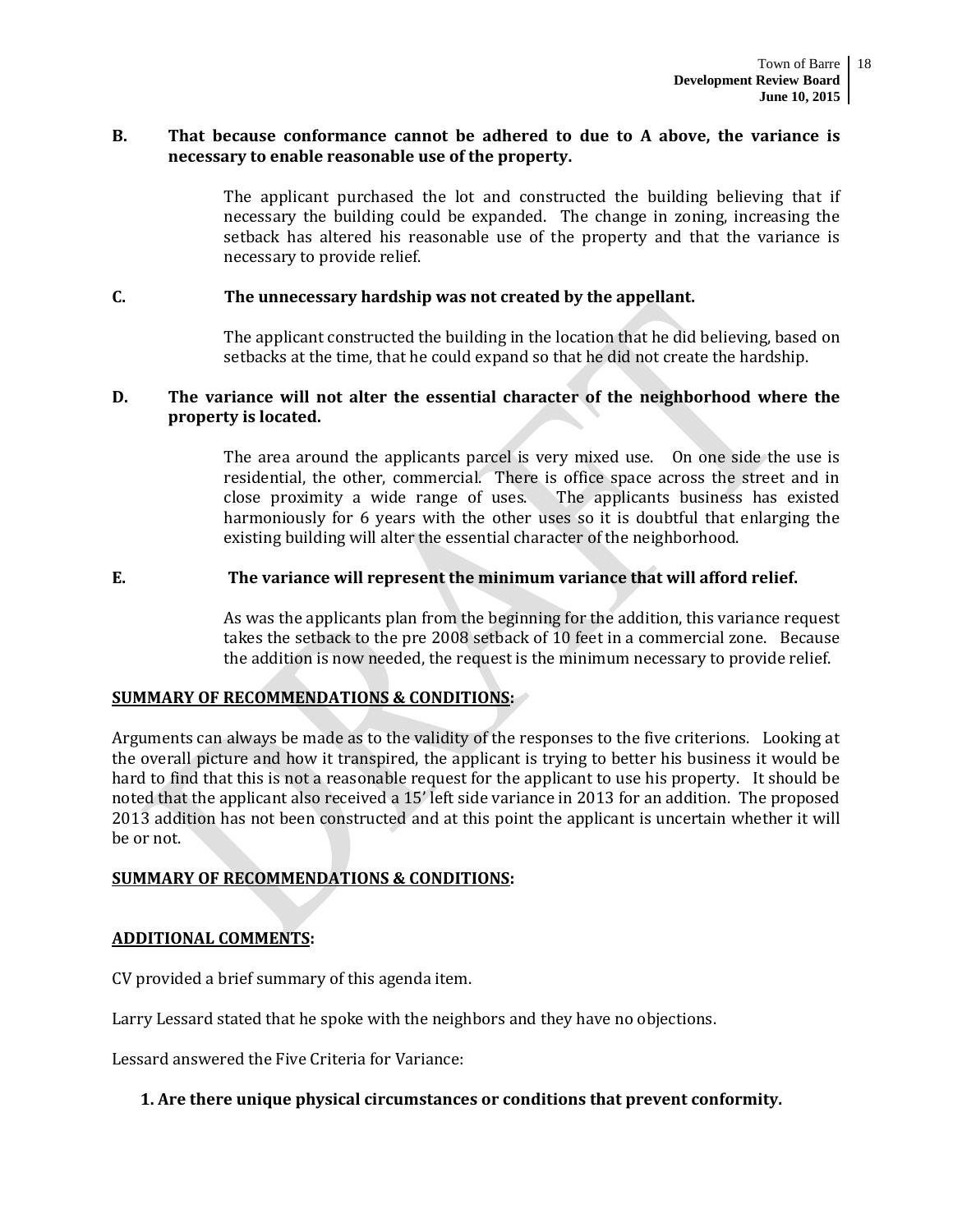Yes

**2. That because conformance cannot be adhered to due to A above, the variance is necessary to enable reasonable use of the property.**

Yes

**3. The unnecessary hardship was not created by the appellant.**

Yes

**4. The variance will not alter the essential character of the neighborhood where the property is located.**

Yes

**5. The variance will represent the minimum variance that will afford relief.** 

Yes

#### **MOTION & RECOMMENDATION:**

*On a motion by Reaves, seconded by Sanborn, the Development Review Board voted to approve the request by Larry Lessard for a 10' side yard setback (right side) (15' variance) for the proposed construction of a 25' x 60' addition to existing commercial building on property located at 9 Don Camp Dr.; Parcel ID 026/025.00; Zoned: Highway Commercial; V-15000003*

#### **DISCUSSION:**

Valsangiacomo stated that he's not in favor of variances, but knows the applicant purchased the lot and constructed under one Bylaw and the Bylaw has since changed affecting his property.

CONDITIONS Yes\_\_\_\_ No\_\_\_\_ MOTION BY: REAVES SECOND BY: SANBORN

#### **ROLL CALL:**

Mark Nicholson YES Charles Thygesen, Sr. \_YES Jon Valsangiacomo YES Cedric Sanborn <u>YES</u> Shaun Driscoll ABSENT Mark Reaves YES Greg Richards ABSENT \*Jim Fecteau  $\bullet$  Yohn Hameline

*\*Alternate Development Review Board Members*

#### **K.** FLOOD HAZARD REVIEW

#### **L.** APPEALS OF ZONING ADMINISTRATORS DECISIONS